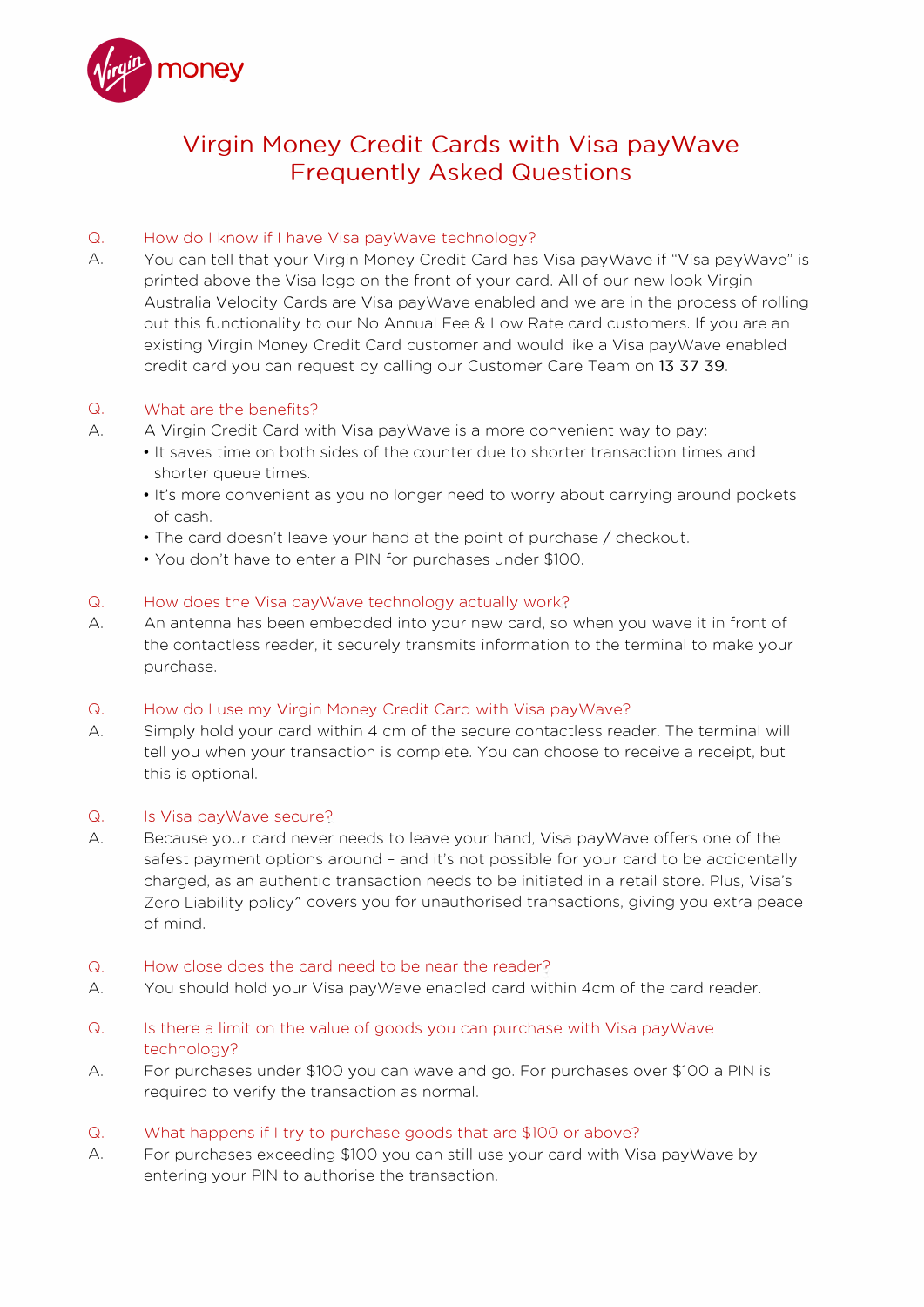

#### Will I receive a receipt for transactions I make?  $Q_{\cdot}$

 $A_{1}$ Visa pay Wave is designed to let you make low value transactions quickly and conveniently. The retailer will ask if you require a receipt, please advise the retailer. For purchases over \$100 a PIN is required and a receipt will be provided.

#### $Q_{1}$ Is there any chance that payments may be taken twice from my account?

А. Visa pay Waye terminals are designed to only make one transaction per card at a time. All Visa pay Wave terminals are tested and certified to confirm that a card is only read once before the transaction is concluded. As a safeguard, each transaction must be complete or void before another one can take place.

#### $Q_{\rm c}$ How do I know when a payment has been made?

The contactless terminal will display a message confirming that your transaction has А. been successful.

#### $Q_{\rm c}$ Could I accidentally make a purchase by walking past a contactless reader?

А. No. Your card needs to be within 4cm of the Visa payWave reader and held for more than half a second for a transaction to be processed. Also, the merchant must first enter the amount for you to approve, so there'll be no 'surprise' purchases.

#### $Q_{\cdot}$ How do I know that my transaction information is secure?

 $A.$ The Visa pay Wave platform is based on secure EMV chip technology which provides both data protection and transaction security via the use of keys and the latest encryption technology. Transactions are processed through the same, reliable payment network as magnetic strip transactions.

#### $Q_{\cdot}$ Which retailers will accept my card?

Your card will be accepted for Visa payWave transactions wherever you see the Α. contactless symbol or Visa payWaye logo at the point of sale in Australia or around the world. You can still use your Virgin Money Credit Card with Visa pay Wave for traditional transactions at millions of locations worldwide wherever you see the Visa sign, including over the internet, telephone or via mail order.

#### $Q_{1}$ Can I use my card at retailers that do not have Visa pay Wave terminals?

А. The card's chip and magnetic stripe also allows the card to be used in the same way a traditional Virgin Money Credit Card is used wherever Visa is accepted when using PIN.

#### $Q_{\cdot}$ Do I need to select the 'credit', 'savings' or 'cheque' buttons?

А. No. You don't need to press any buttons when using Visa payWave. Your transaction is automatically processed, with the purchase amount taken from your credit account. No button-pressing means less hassle.

#### $Q_{\cdot}$ Can I get cash out using Visa pay Wave?

 $A_{1}$ You're not able to get cash out by just waving your card.

#### $Q_{\cdot}$ What if someone has seen my credit card PIN?

If you believe someone has seen your credit card PIN and you are concerned they А. might have access to your accounts then call us as soon as possible to cancel that card on 13 37 39. We will issue you with a replacement card in a couple of days.